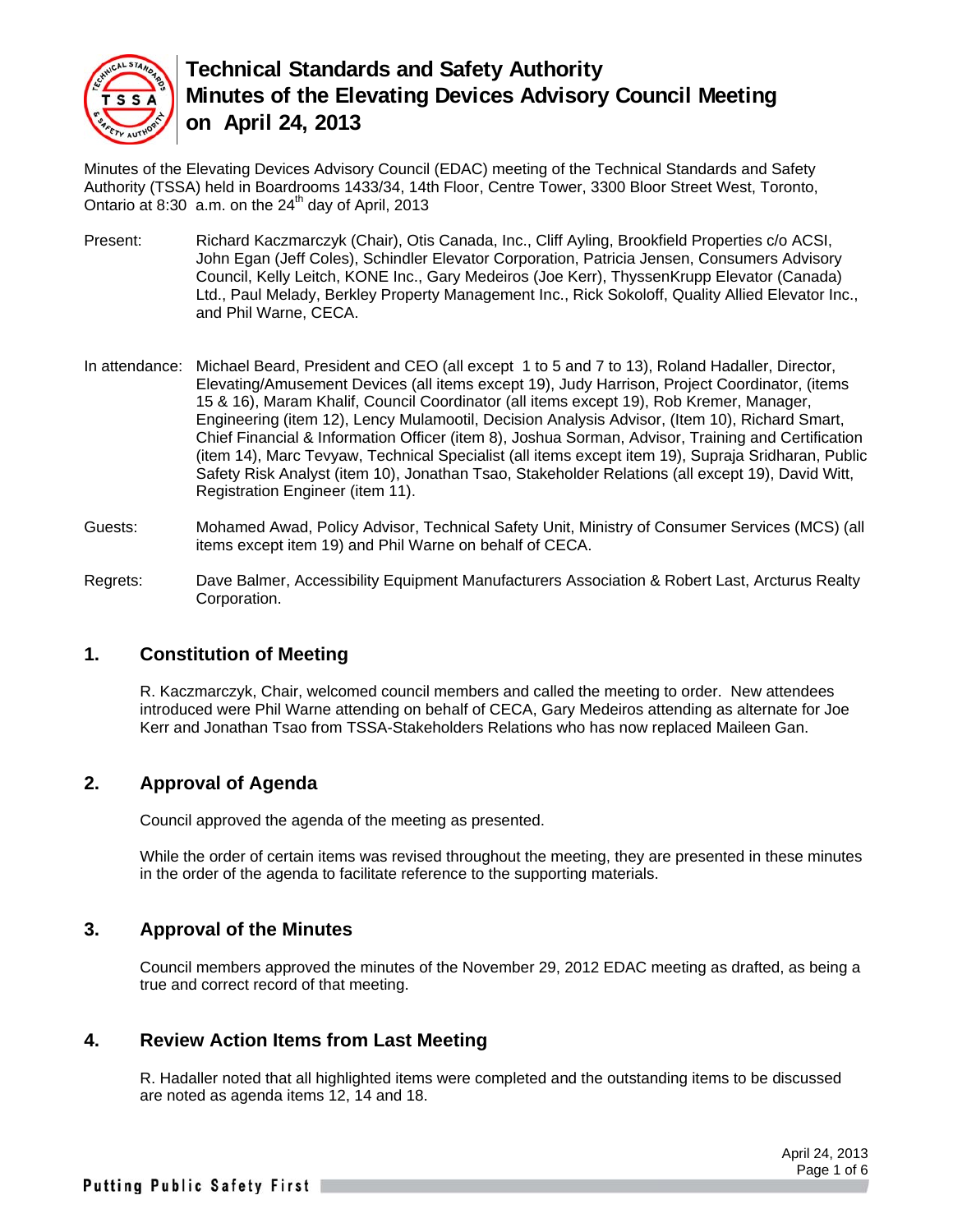

## **5. Council Chair's Report**

R. Kaczmarczyk highlighted the council's major achievements during 2012/2013. He noted that he sent the Annual Chair's report to the CEO and it will be included with the draft minutes.

The Chair also announced that this was his last meeting as he retired in March 2013 from Otis. He noted that K. Leitch agreed to Chair the next meeting and will be appointed as the permanent Chair thereafter.

## **6. TSSA President and CEO's Report**

As part of the advanced materials for this meeting, members received a report from the President and CEO regarding TSSA's key activities over the last quarter, which was treated as read.

M. Beard reiterated that the strategic plan for TSSA will remain unchanged. He further shared with council that TSSA's public safety initiative, Risk Information Decision Making (RIDM) has a patent pending in the United States and the patent application is underway in Canada. He provided a high level update around changes with respect to responsibilities involving the Senior Management Team at TSSA.

He also acknowledged D. Scriven's contributions as the Interim President and CEO during the CEO recruitment. Council congratulated M. Beard on his new position at TSSA.

### **7. Council Evaluation and Engagement Survey Update**

R. Hadaller, on behalf of D. Scriven introduced the process for the survey. Moving forward, the survey will be conducted every three years rather than every two years as was the current practice. Council was informed that the survey will be taking place in May/June of this year. The survey will be conducted in two phases: online followed by a telephone interview. R. Kaczmarczyk encouraged the council to provide specific examples on any operational/Departmental issues during the follow up portion of the survey which is conducted via telephone. Detailed phone information will provide TSSA/Council required clarity to address identified concerns.

#### **8. Fee Review Framework and Process Update**

R. Smart provided background information around the fee review process and framework in the past few months. The first official communication was sent on November 1, 2012, six months prior to the effective date of May 1, 2013. He further highlighted other communications to the industry and stakeholders through newsletters and mail out to owners. He also noted any invoices sent since March 2013 contain a reference to the upcoming fee changes and directing clients to the TSSA website.

Internally, TSSA has been focused on training and preparing system changes for the new fees. He further encouraged the use and the benefits of the declaration of compliance.

He highlighted that the frequently asked questions (FAQ) were revised specifically for the Elevating Devices Safety Program in order to include specific examples on the new travel time billing and potential cost implications. He reported to council that the FAQ will be posted on May 1, 2013 as the FAQ were reviewed and approved by the Chair.

The fee review process will be examined and all feedback will be taken into consideration for future fee reviews. R. Smart informed council that he was currently preparing a white paper on areas for improvement and noted this will be shared with council before the end of FY 2013/14.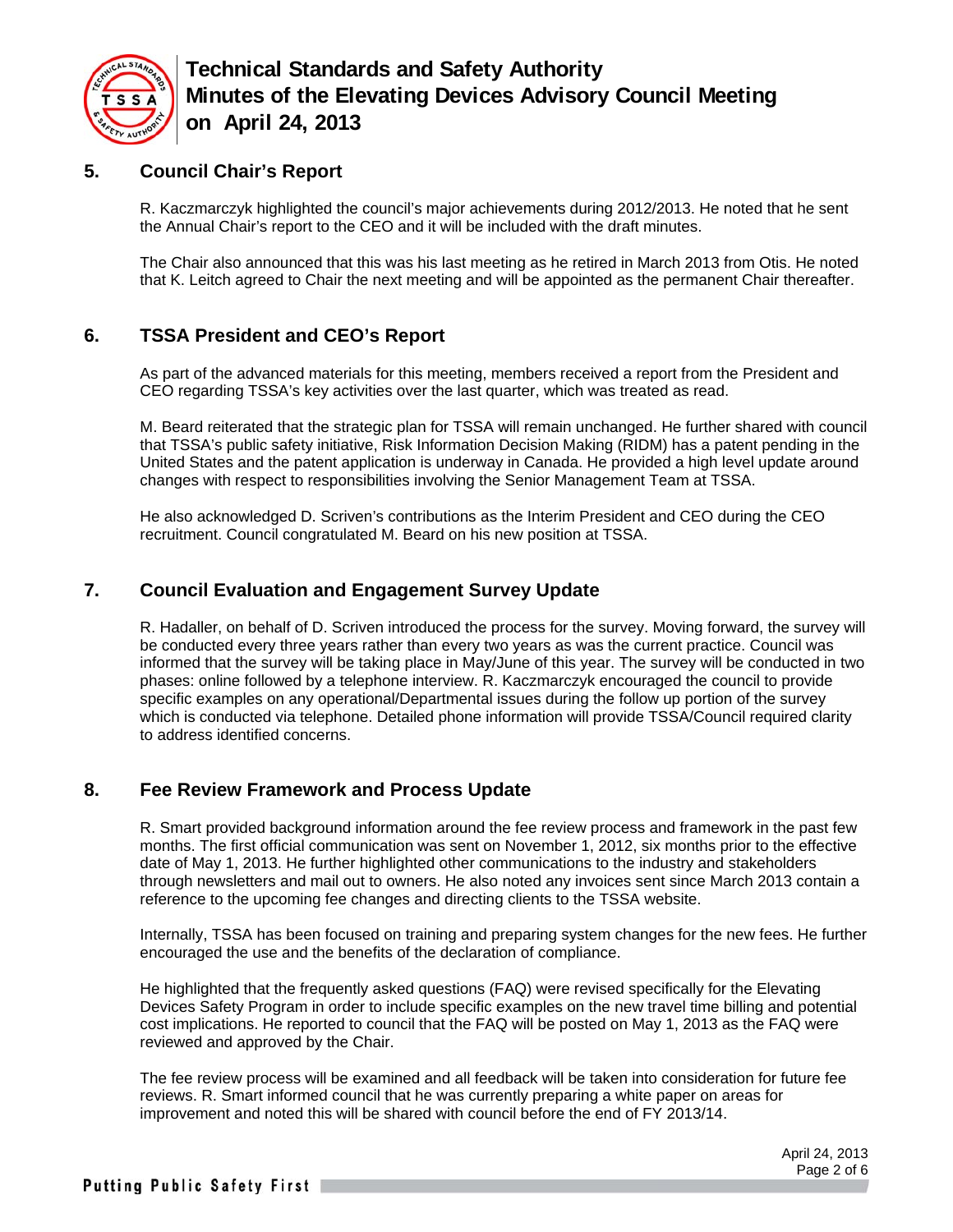

A discussion ensued around the Maintenance Control Program (MCP) and its impact on any fee increases in the future. Council was reassured that TSSA was not anticipating any fee increases for periodic inspections for the actual labour cost component after the MCP changes take effect in January 2014.

## **9. Ministry Consumer Services (MCS) Update**

M. Awad reported to council that MCS had a new Minister, Tracey MacCharles. He also provided high level information on the MCS recent activities.

In regards to the Elevating Devices industry, M. Awad noted that MCS was taking all the input on industry trends and issues into account while setting priorities for the MCS. He also noted that the aging devices issue has been consistent in other TSSA sectors and was noted by the MCS.

## **10. Elevating Devices Safety Compliance Update**

With the aid of a PowerPoint presentation which forms part of the record of the meeting, R. Hadaller updated council on trends for periodic inspections and occurrences from 2007/2008 to 2011/2012. He also provided current data for periodic inspections and occurrences for the last there quarters of 2012/2013. It was noted that there is an increased trend in elevators shutdowns which varied for the three quarters from 3.47% to 4.26% and escalators from 5.59% to 8%.

He advised that the Thunder Bay incident investigation was almost finished and final results will be shared with council once available.

R. Hadaller also shared the top five cited orders for the program for fiscal year Q1 to Q3.

Council discussed in detail the process of evacuating a building in case of fire or emergency and the responsible party if there were any issues with the elevators. TSSA supported the development of training and education videos to educate fire departments. It was further noted that the building owner is responsible for setting an elevating device on phase one mode in case of an emergency.

ACTION: R Hadaller to share final results of the Thunder Bay incident to council when available.

## **11. Update on Elevator Ascending Car Overspeed (EACO) and Unintended Car Movement (UCM) Risk Reduction Group (RRG)**

As part of the advanced materials for this meeting, members received a briefing note highlighting the current status of EACO and UCM RRG, which was treated as read.

D. Witt provided background information around the status of identifying single speed devices for the purposes of requiring a retrofit.

He presented the status of ED contractor renewals. He noted that currently there are a total of 213 ED and ED owner contractors on file. Council discussed the findings and requested a review of the total number of ED and ED owner contractors compared to the same time last year in order to ensure accuracy.

Discussion ensued around the time frame for developing a Director's Order; implications around the cost associated with possible retrofits; and a communication strategy. Some of the contractors were already informing owners. However, members of council noted that TSSA's involvement in disseminating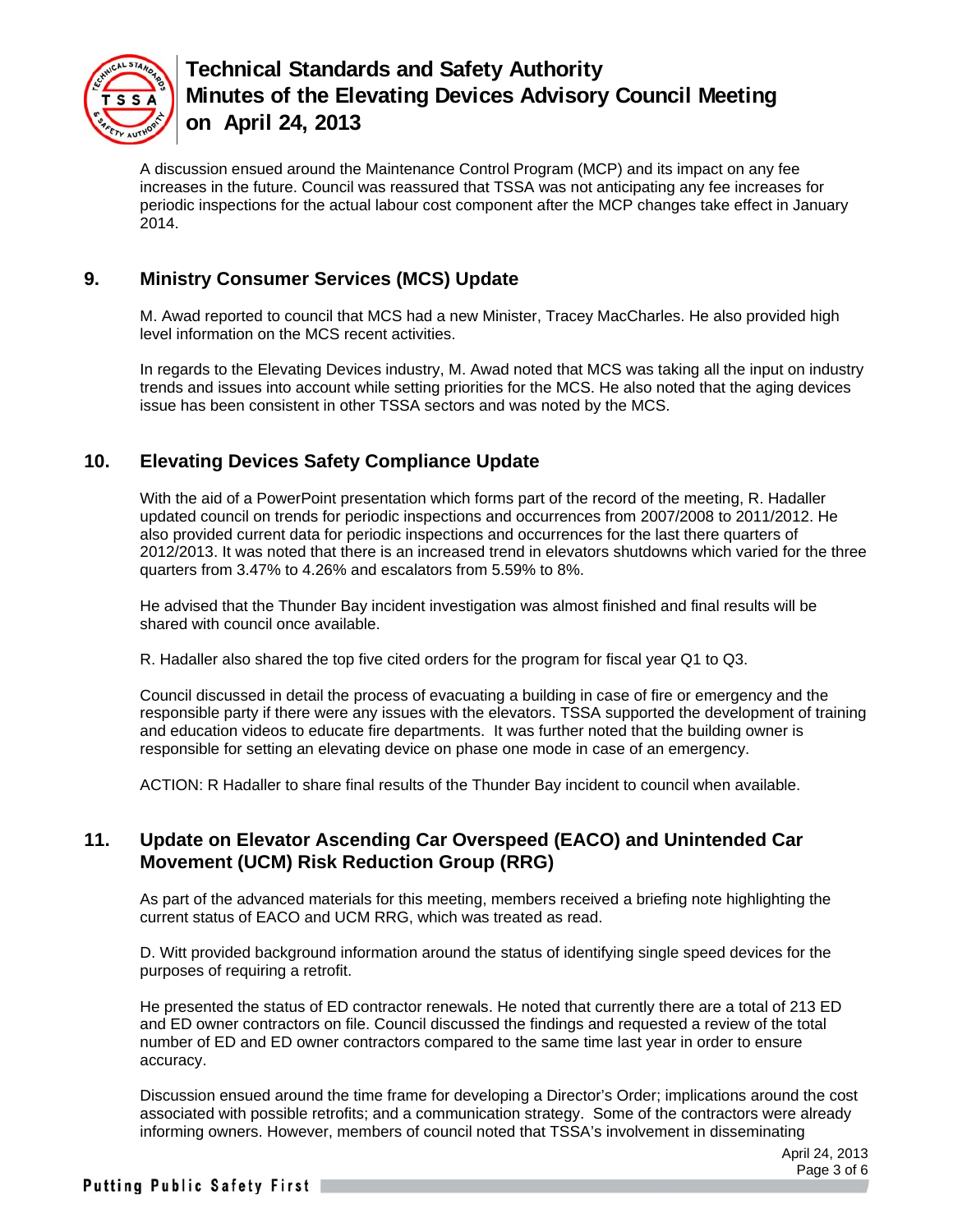

information or communication of a possible retrofit would benefit the industry and allow owners to prepare for the cost of retrofit that would have an impact on their businesses. Council members representing their Associations' were asked to notify their Association members about advising owners about the pending retrofit program.

D. Witt reported to council that the next step was to follow up on all contractors who have not submitted data or who have not submitted their renewals. After all the necessary data is collected, it will be reviewed and the locations of all single speed devices will be determined. It was noted that once the Directors Order is issued it will take at least three (3) years to complete the first phase of the program.

ACTION: In regards to identifying single speed devices for the purposes of requiring a retrofit, TSSA to follow up on all outstanding contractor information for the purpose of collecting data required for the said retrofit.

## **12. Director's Order and Bulletins Status**

R. Kremer provided information to council on ED CAD amendment (261-13) which adopts A17.1 elevator code language from Section 8.6 of the upcoming 2013 code. Section 8.6 is related to the maintenance repair, replacement, and testing of elevators, and contains requirements related to development of maintenance control programs (MCP), and also includes permissions for alternative elevator testing methods. The amendment also consolidates some pre-existing director's order requirements. A dimensional requirement to keep car top guardrails 4" away from fixed objects in the hoistway was also added. Requirements for the MCP will apply to all new design submission registrations after May 1, 2013 and for existing devices the effective date has been extended to January 1, 2014.

Further discussions ensued around the length of the code setting process and ways to improve it. A high level discussion followed around the deadline for the CAD amendment.

In regards to the progress update on Anti-Creep/Leveling requirement for B355 Vertical Platform Lifts, it was noted that this will be updated at the next meeting.

## **13. Field Advisory Committee (FAC) Update**

J. Egan provided a high level update of the past and recent activities of the FAC. He reported to council on the status of all issues currently being dealt with at the FAC. A list of all issues and their status was shared with council at the meeting and will accompany the draft minutes.

It was noted that the discussions around new clearance dimensions for car top handrails and its impact on the industry will be further discussed at the next FAC meeting. Council members expressed concerns on why this B44-2013 code design change has been introduced at an earlier date in Ontario.

ACTION: Next FAC meeting agenda to include top of car railing as a topic.

## **14. Training and Certification Advisory Board (TCAB) Update**

As part of the advanced materials for this meeting, members received a briefing note highlighting the current TCAB activities, which was treated as read.

J. Sorman provided an update around elevating device mechanic certificates that were cancelled for non compliance with continuing education requirements. He noted that although there were 212 cancellations, during the period from January 1, 2011 to December 31, 2012, there were a total of 577 new elevating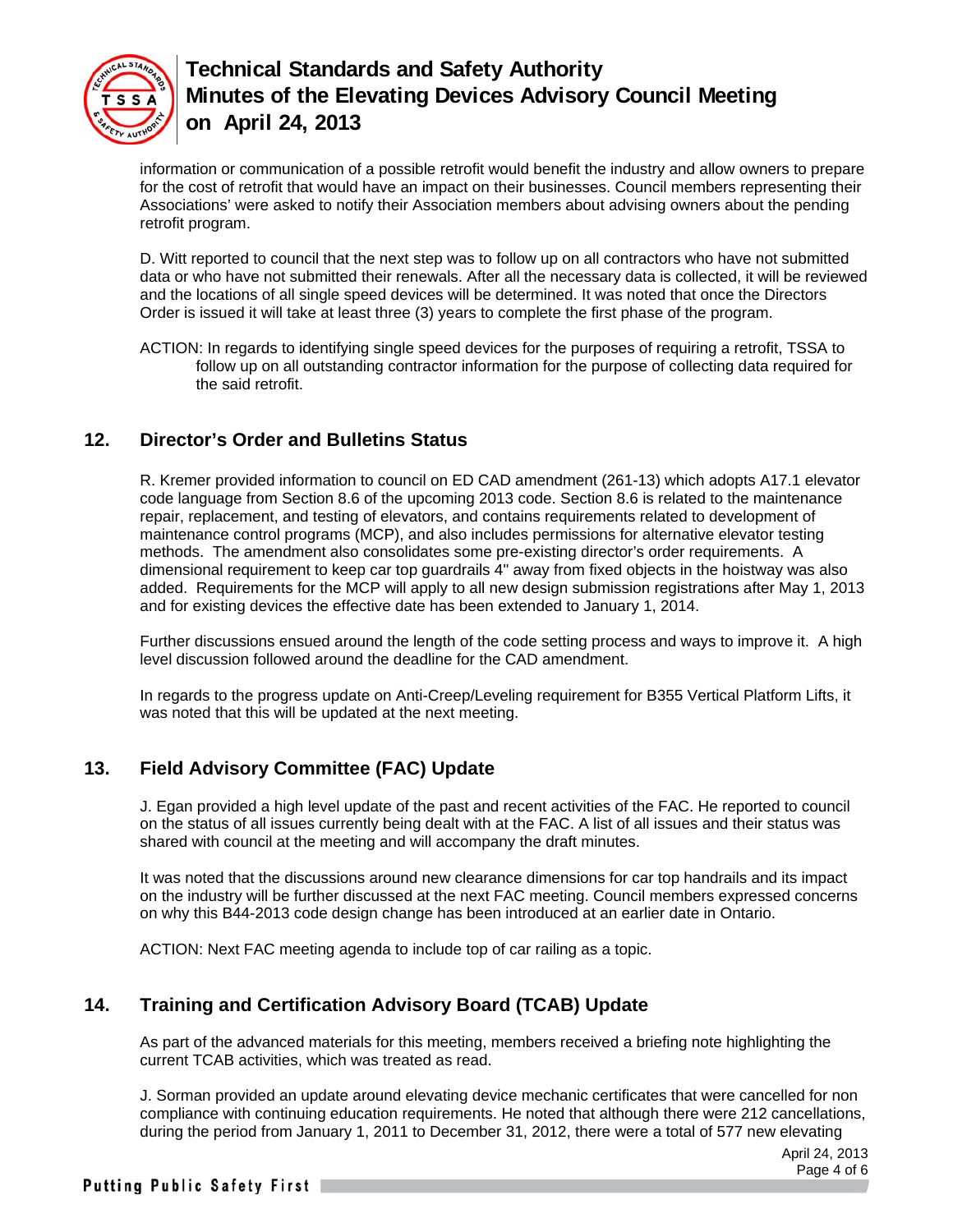

device mechanics in training entering the Elevating Devices trades. Council would like to be apprised of any changes to this total going forward.

ACTION: Updates around elevating device mechanic certificates to be included at all future EDAC meetings.

### **15. Input on Industry Trends & Issues**

As part of the advanced materials for this meeting, council received a current list of all industries' input on industry trends and issues, which were treated as read.

J. Harrison provided background information on this item on the agenda. J. Harrison presented to council the information collected at the last meeting and identified specific issues that needed to be addressed. She noted that the information presented and any feedback provided today will be included in the next meeting package.

Council requested that achieving improved safety by alternate means such as remote monitoring which would reduce the requirement of elevators mechanics attending sites was a separate trend and should remain as such. It was confirmed that this item will remain as a trend and TSSA will monitor and advise if any changes occur.

## **16. Establishing Priority Safety Issues for 2013 to 2015**

As part of the advanced materials for this meeting, council received a previous list containing all past priority setting of safety issues, which were treated as read.

R. Kaczmarczyk introduced this item and provided the historical background. He noted that some items have been dealt with by the council and TSSA as highlighted in the document.

A revised list containing today's feedback will be sent to council. The Chair requested that each member identifies the top three priority issues for the council and forward them to M. Khalif who will tabulate them to be considered for the next priority issues for the council.

ACTION: M. Khalif to send a revised list of past priority setting issues to council members.

ACTION: Council members to identify and send their top three issues to be considered for priority issues for the EDAC moving forward by June 14, 2013.

## **17. New Code Requirement for Maintenance Control Program (MCP)**

With the aid of a PowerPoint presentation which forms part of the record of the meeting, M. Tevyaw presented an overview for the development and roll out of an MCP. He further highlighted the associated timelines for the implementation which is important to industry.

Effective on May 1, 2013 all submission for new elevators will require an MCP as well as the new log books at the time of the acceptance testing or initial inspection. All existing elevators will not require the MCP and new logs until January 1, 2014.

Council discussed the subject of the development of an MCP. An invitation was extended to companies not involved in the model developed by Canadian Elevator Contractors Association *(CECA*) to share individual proposals with the TSSA Elevating Devices Safety Program in advance of implementation to promote consistency and ensure a successful launch. It was noted that TSSA does not approve MCPs;